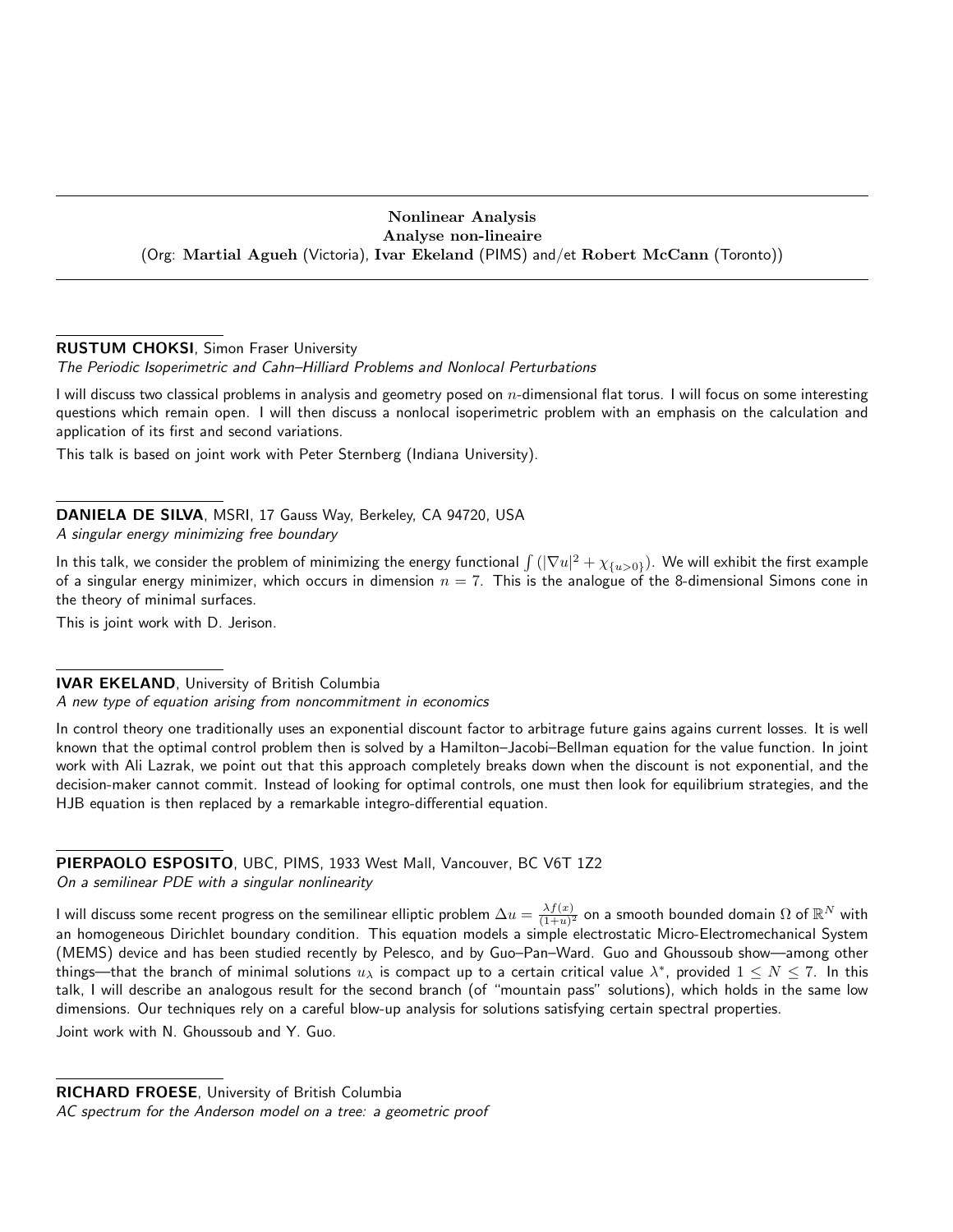We give a new proof of Klein's result on the existence of absolutely continuous spectrum for a discrete random Schrödinger operator on a tree with small disorder. Our proof relies on a new geometric way of controlling the Green's function, based on the contraction properties of a transformation in hyperbolic space.

This is joint work with David Hasler and Wolfgang Spitzer.

#### NASSIF GHOUSSOUB, University of British Columbia

Concentration estimates for Emden–Fowler equations with boundary singularities and critical growth

We establish existence and multiplicity of solutions for the Dirichlet problem  $\sum_i\partial_{ii}u+\frac{|u|^{2^*-2}u}{|x|^s}$  $\frac{u}{|x|^s}=0$  on smooth bounded domains  $\Omega$  of  $\mathbb{R}^n$   $(n \geq 3)$  involving the critical Hardy–Sobolev exponent  $2^\star = \frac{2(n-s)}{n-2}$  $\frac{(n-s)}{n-2}$  where  $0 < s < 2$ , and in the case where zero (the point of singularity) is on the boundary  $\partial\Omega$ . Just as in the Yamabe-type non-singular framework (*i.e.*, when  $s = 0$ ), there is no nontrivial solution under global convexity assumption (e.g., when  $\Omega$  is star-shaped around 0). However, in contrast to the non-satisfactory situation of the non-singular case, we show the existence of an infinite number of solutions under an assumption of local strict concavity of  $\partial\Omega$  at 0 in at least one direction. More precisely, we need the principal curvatures of  $\partial\Omega$ at 0 to be nonpositive but not all vanishing. We also show that the best constant in the Hardy–Sobolev inequality is attained as long as the mean curvature of  $\partial\Omega$  at 0 is negative. The key ingredients in our proof are refined concentration estimates which yield compactness for certain Palais–Smale sequences which do not hold in the non-singular case.

This is joint work with Frederic Robert.

STEPHEN GUSTAFSON, UBC Dept. of Mathematics, 1984 Mathematics Rd., Vancouver, BC V6T 1Z2 Schroedinger maps near harmonic maps

The Schroedinger map equation is a basic model in ferromagnetism, as well as a geometric (and hence non-linear) version of the linear Schroedinger equation. An important open question is whether finite energy solutions are globally smooth, or blow up in finite time. We describe some results for equivariant Schroedinger maps from  $2 + 1$ -dimensional space-time into the 2-sphere, with energy close to the energy of harmonic maps.

This is joint work with Kyungkeun Kang and Tai-Peng Tsai.

DAVID HARTENSTINE, Western Washington University Regularity of Weak Solutions of the Monge-Ampère Equation

Regularity properties of Aleksandrov solutions to the Dirichlet problem for the Monge–Ampère equation det  $D^2u = \mu$  where  $\mu$ is a Borel measure on a convex domain in  $\mathbb{R}^n$  will be discussed. The measure  $\mu$  satisfies a condition, introduced by Jerison, that is weaker than the doubling condition. Some of the results of Caffarelli's regularity theory for the Monge–Ampère equation, more specifically strict convexity and interior  $C^{1,\alpha}$  regularity, are extended to the solutions of these problems. This is joint work with Cristian Gutierrez.

#### RICHARD KENYON, UBC, Vancouver

Dimers and the complex Burgers equation

We study a simple model of crystalline surfaces in  $R^3$ . Microscopically, these are random discrete surfaces, arising in the so-called dimer model, or domino tiling model. The law of large numbers implies that at large scales the surfaces take on definite shapes, which are smooth surfaces satisfying a certain PDE, related to the complex Burgers equation. We show how this equation can be solved via complex analytic functions, and investigate the behavior of solutions, in particular the formation of facets. This is the first model of facet formation which can be analytically solved.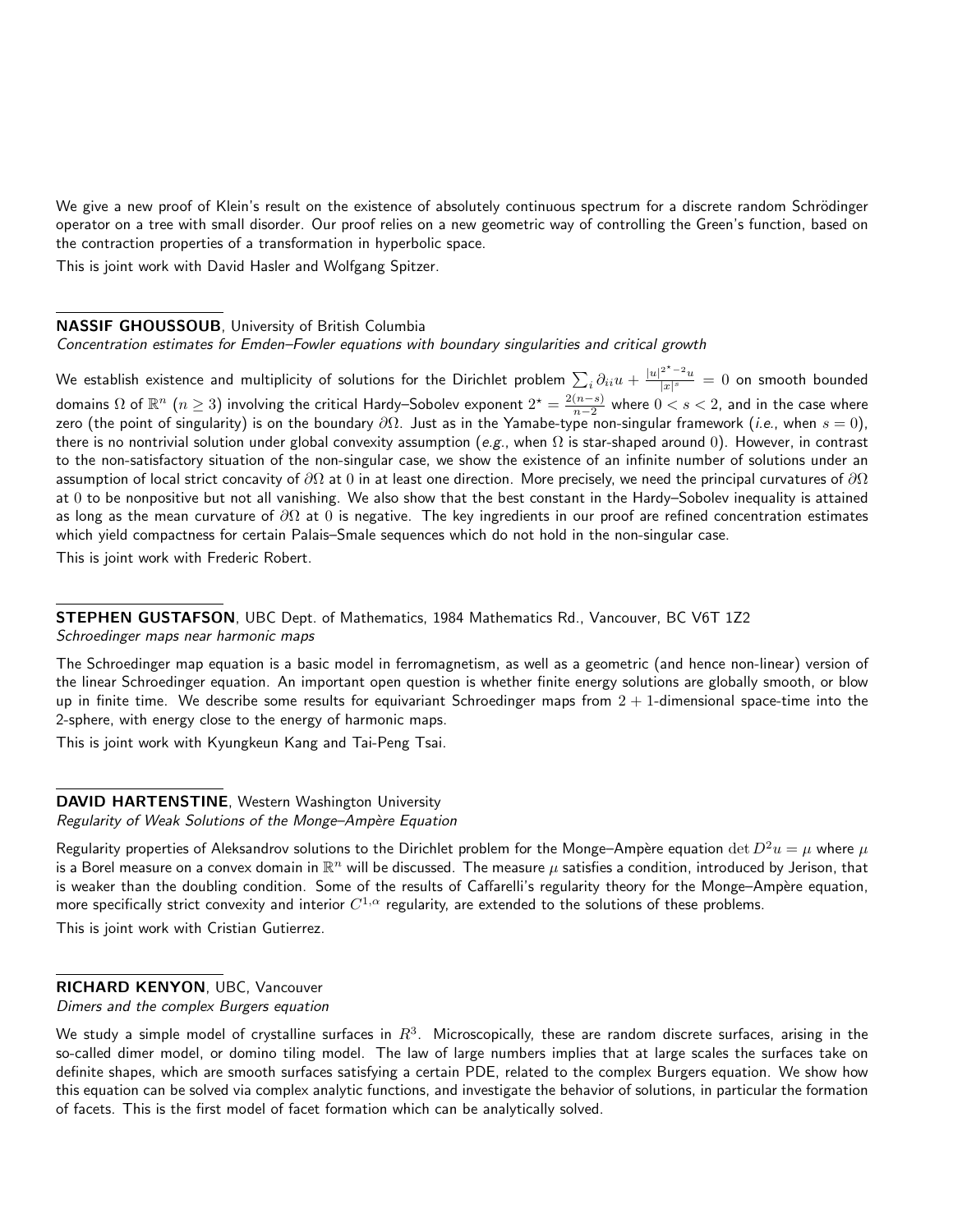This is joint work with Andrei Okounkov.

#### RUEDIGER LANDES, University of Oklahoma, Norman, OK 73071 Wave front solutions in the theory of boiling liquids

In an new attempt to model the phase transition from nucleate to transient boiling, Professor Marquardt from Aachen proposed to consider the the heat flow in the heating vessel rather than in the boiling liquid. In this model the heat flow in the wall of the vessel, subject to heat equation, is combined with a nonlinear Neumann boundary condition at the surface of the wall toward the boiling liquid. The nonlinearity is determined by the change of the heat conduction coefficient in the phase transition.

For the one-dimensional heat equation with a nonlinear inhomogeneous term, the existence of wavefront solutions is well known and widely used to model phase transitions. Work of Aronson and Weinberger also dealt with the more-dimensional situation and showed that there are sub-solutions which behave like wavefronts. Consequently the actual solutions must have a sudden change of state, also. However, this model with the nonlinearity in the equation rather then the boundary condition can be justified in our case for (infinitely) thin surfaces only.

Here we present an approach which provides a wavefront type sub-solution for the nonlinear Neumann problem and hence establish a first mathematical confirmation of Marquardt's model.

Further research will concentrate on the discussion of initial configurations (dry spots) which generate a wavefront type solutions and those which do not. In addition we intend to address the question how the maximum and minimum speed of the traveling wave is determined by the initial configuration and the other parameters of the data.

# ABBAS MOAMENI, University of British Columbia

#### Self-dual variational principles for periodic solutions of Hamiltonian and other dynamical systems

Self-dual variational principles are introduced in order to construct solutions for Hamiltonian and other dynamical systems which satisfy a variety of linear and non-linear boundary conditions including many of the standard ones. These principles lead to new variational proofs of the existence of parabolic flows with prescribed initial conditions, as well as periodic, anti-periodic and skew-periodic orbits of Hamiltonian systems.

This is a joint work with N. Ghoussoub.

#### TRUYEN NGUYEN, Mathematical Sciences Research Institute, 17 Gauss Way, Berkeley, CA 94720-5070 On Monge-Ampère Type Equations Arising In Optimal Transportation Problems

In this talk, we will discuss Monge–Ampère type equations arising in optimal transportation problems. We prove the comparison principle, maximum principle and also a quantitative estimate of Aleksandrov type for  $c$ -convex functions. These results are in turn used to prove the solvability and uniqueness of weak solutions for the Dirichlet problems.

# ADAM OBERMAN, SFU

#### Numerical methods for Mass Transportation

Numerical results for the mass tranportation problem will be presented. The transportation problem with cost function which depend on the difference  $x - y$  will be considered. We approximate measures by atoms, and project to a finite dimensional linear programming problem, which can then be solved by standard methods.

Numerical results for linear, quadratic, and square root of distance costs will be presented.

We will also present a convergent finite difference method for solving the Dirichlet problem for the Monge–Ampère equation.